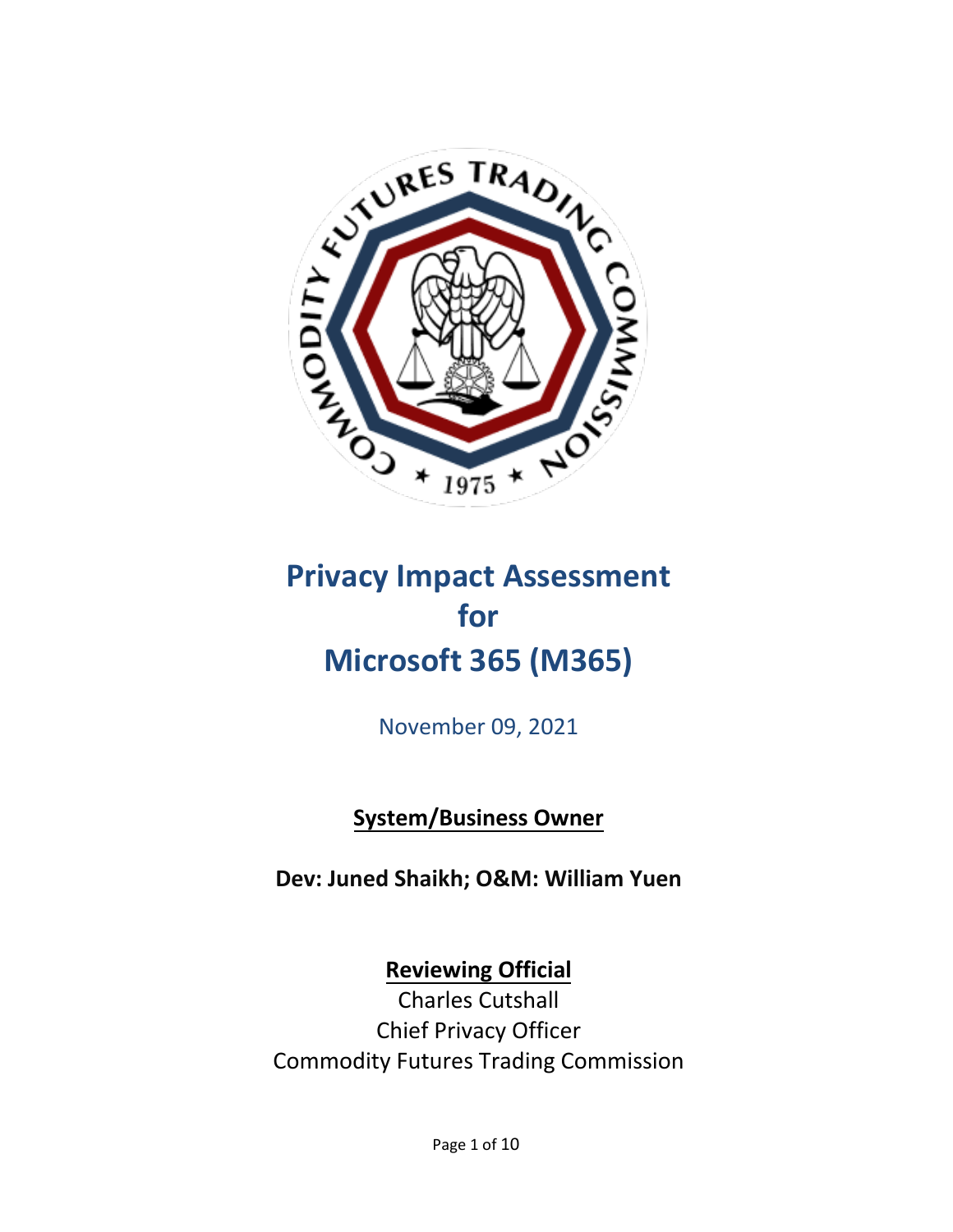#### L  **SYSTEM OVERVIEW**

1) Describe the purpose of the system/collection:

Microsoft 365 (M365) is a Software-as-a-Service (SaaS) product from Microsoft that includes Microsoft's Office Productivity Suite with online versions of Microsoft's communications and collaboration services. M365 will allow the CFTC to simplify administration of licenses and subscriptions to services at an enterprise level and facilitate system-wide user management, password administration, and oversight of security and privacy controls. Information collected, maintained, used, or disseminated by M365 includes end-user contact information, email messages (including any attachments), Teams standard and private channel conversations and posts, Teams chat messages, files, wiki, calendars, meetings, tasks, and audit log information. End-users of the system are limited to CFTC staff that includes employees, contractors and interns, but M365 also captures information about non-CFTC individuals if non-CFTC individuals communicate or collaborate with a CFTC user. The CFTC is not opening Teams to guest users, so non-CFTC individuals cannot participate in Teams chat or channel conversations. However, non-CFTC individuals may participate in Teams meetings and will be captured on meeting recordings stored in Teams. The CFTC is currently in its first phase of deploying M365. Initially, the CFTC will deploy a hybrid email solution running both an on-premises Exchange environment and M365 Exchange Online.

This privacy impact assessment (PIA) evaluates the privacy implications for CFTC's use of the M365 Teams application including OneDrive, and Teams SharePoint sites, and Exchange Online. This PIA will be updated to address additional privacy risk as other service products are implemented.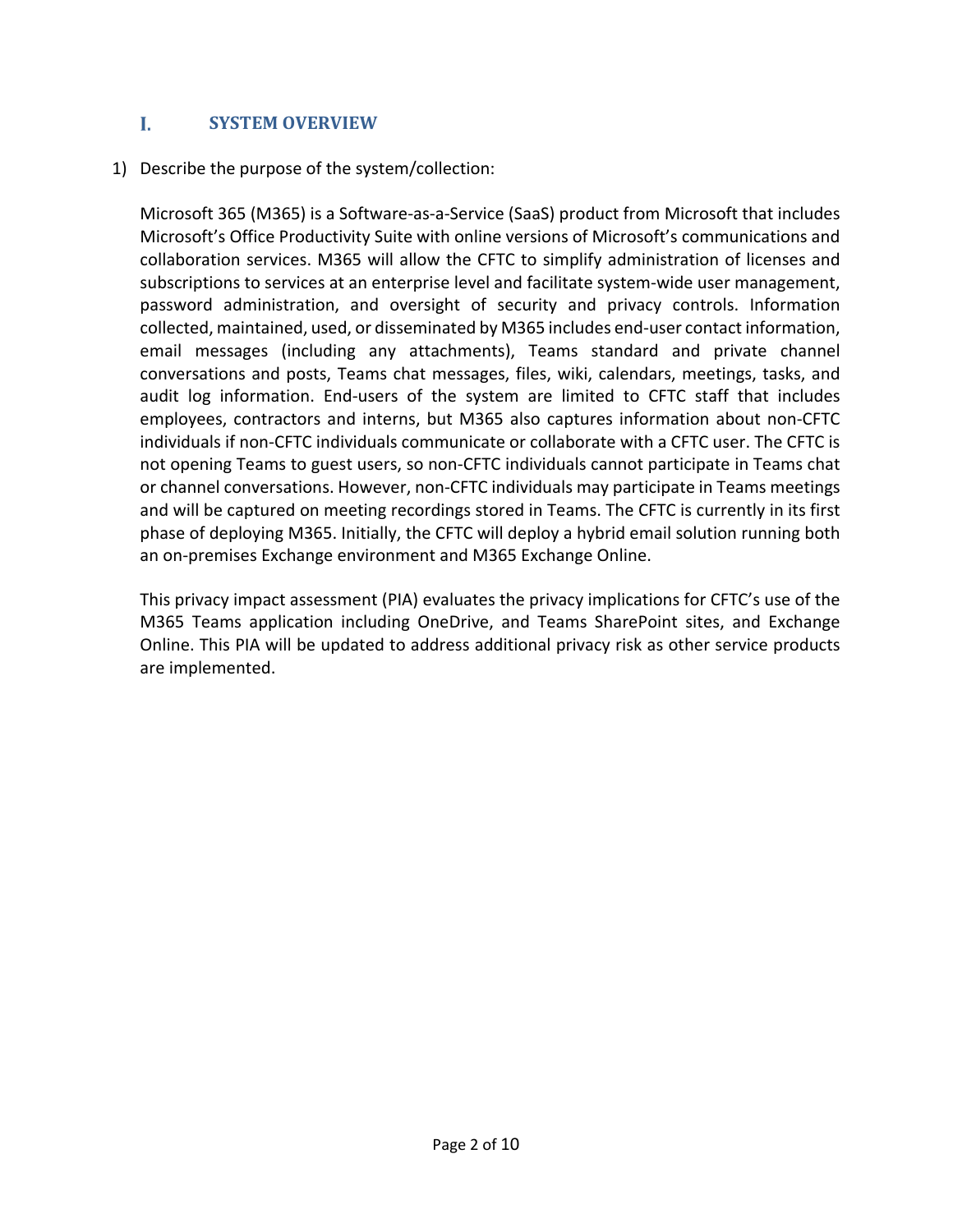2) Provide a data map or model illustrating how information is structured or is processed by the system throughout its life cycle. Include a brief description of the data flows.



- a) Incoming email is scanned for threats by Cisco's Email Security Appliance (ESA) located within CFTC's network boundary.
- b) Email is routed to and scanned by the Cybersecurity and Infrastructure Security Agency's (CISA) intrusion prevention protection security system (IPSS). Read more about the EINSTEIN IPSS system at:<https://www.cisa.gov/einstein>
- c) Email which is cleared by the DHS IPSS reaches the Exchange server within the CFTC's network boundary.
- d) A copy of the email is sent from the on premises (a.k.a., on prem) Exchange server to Exchange Online.
- e) CFTC staff receive and send email using their Outlook mailbox(es) that are connected to their Exchange account(s).
- f) Outgoing mail follows the same route from the Exchange Server to ESA, except that outgoing email is not scanned by the DHS IPSS.
- g) Using MS Teams, CFTC staff are able to send and receive standard and private channel conversations and posts, chat messages, files, wiki, calendars, meetings, tasks, and audit log information, as well as host video conferences and store recordings of meetings with external users, but cannot transfer files to or receive files from external users at this time.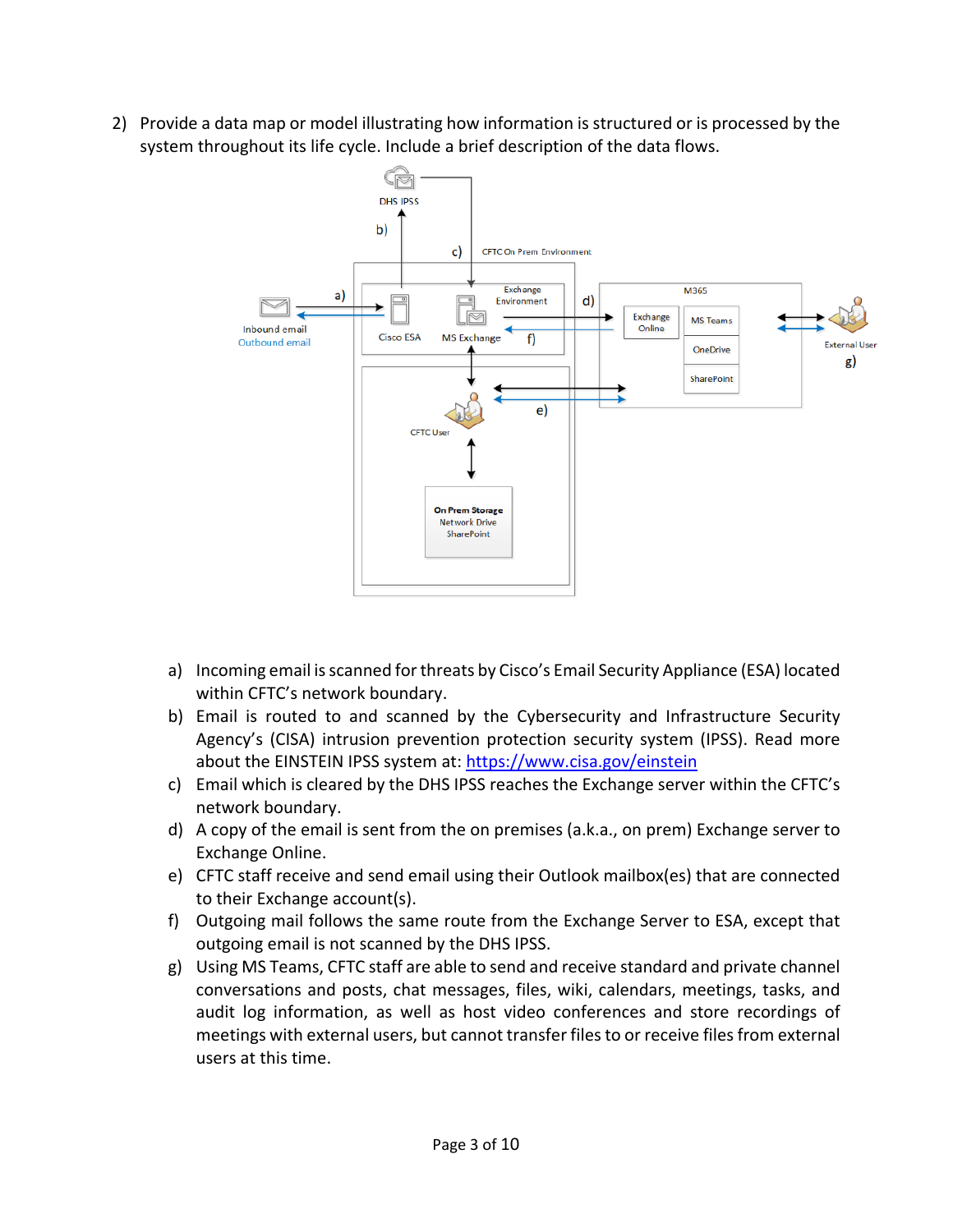# П.  **AUTHORITY AND PURPOSE**

1) What is the legal authority to collect, use, maintain, and share information in the system?

7 U.S.C. 1 *et seq.*, including Section 12 of the Commodity Exchange Act, at 7 U.S.C. 16, and the rules and regulations promulgated thereunder. See also 7 U.S.C. 22(a)(2)-(3).

# III. **INFORMATION TYPES**

1) What information will be collected, maintained, used, and/or disseminated?

Due to the nature of M365, all types of PII could potentially be collected, maintained, used, and/or disseminated using M365.

| <b>Identifying Numbers</b>                                |                                                         |  |
|-----------------------------------------------------------|---------------------------------------------------------|--|
| $\boxtimes$ Social Security Number                        | $\boxtimes$ Truncated or Partial Social Security Number |  |
| $\boxtimes$ Driver's License Number                       | $\boxtimes$ License Plate Number                        |  |
| $\boxtimes$ Patient ID Number                             | ⊠ File/Case ID Number                                   |  |
| $\boxtimes$ Student ID Number                             | $\boxtimes$ Health Plan Beneficiary Number              |  |
| $\boxtimes$ Passport Number                               | <b>Federal Student Aid Number</b>                       |  |
| $\boxtimes$ Employee Identification Number                | $\boxtimes$ Taxpayer Identification Number              |  |
| ⊠ Professional License Number                             | $\boxtimes$ Legal Entity Identifier                     |  |
| ⊠ Credit/Debit Card Number                                | $\boxtimes$ National Futures Association ID             |  |
| ⊠ Personal Bank Account Number                            | $\boxtimes$ Other ID if it can be traced back to an     |  |
|                                                           | individual                                              |  |
| Personal Device Identifiers or Serial Numbers             |                                                         |  |
| <b>Contact Information</b>                                |                                                         |  |
| $\boxtimes$ Personal Mobile Number                        | $\boxtimes$ Business Phone Number                       |  |
| $\boxtimes$ Personal E-mail Address                       | $\boxtimes$ Business E-mail Address                     |  |
| $\boxtimes$ Home Phone Number                             | $\boxtimes$ Personal or Business Fax Number             |  |
| $\boxtimes$ Home Mailing Address                          | $\boxtimes$ Business Mailing Address                    |  |
| <b>Sole Proprietors</b>                                   |                                                         |  |
| $\boxtimes$ Business Taxpayer Identification Number       | $\boxtimes$ Business Mailing Address                    |  |
| $\boxtimes$ Business Credit Card Number                   | $\boxtimes$ Business Phone or Fax Number                |  |
| $\boxtimes$ Business Bank Account Number                  | $\boxtimes$ Business Mobile Numbers                     |  |
| $\boxtimes$ Business Device identifiers or Serial Numbers | $\boxtimes$ Business Email                              |  |
| <b>Biographical Information</b>                           |                                                         |  |
| $\boxtimes$ Name                                          | ⊠ Gender                                                |  |
| $\boxtimes$ Date of Birth                                 | $\boxtimes$ City or County of Birth                     |  |
| $\boxtimes$ Country of Birth                              | $\boxtimes$ Zip Code                                    |  |
| $\boxtimes$ Citizenship                                   | $\boxtimes$ Military Service Information                |  |
| $\boxtimes$ Spouse Information                            | $\boxtimes$ Academic Transcript                         |  |
| $\boxtimes$ Group/Org. Membership                         | $\boxtimes$ Resume or Curriculum Vitae                  |  |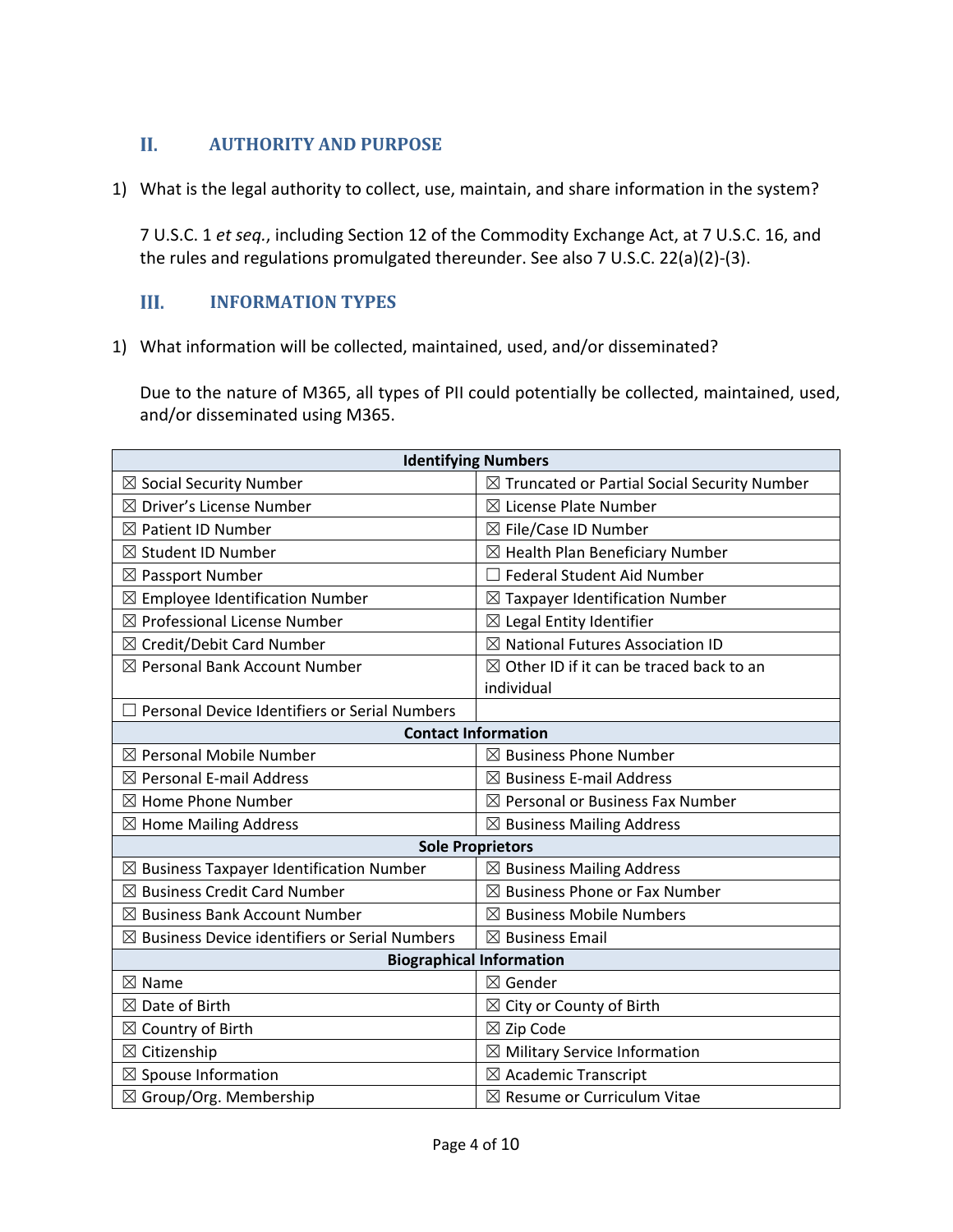| $\boxtimes$ Location Data (e.g., GPS)                     | $\boxtimes$ Nationality           |
|-----------------------------------------------------------|-----------------------------------|
| $\boxtimes$ Employment Information                        | $\boxtimes$ Marital Status        |
| $\boxtimes$ Mother's Maiden Name                          | $\boxtimes$ Children Information  |
| <b>Biometrics/Distinguishing Features/Characteristics</b> |                                   |
| $\Box$ Fingerprints                                       | $\Box$ Height                     |
| $\Box$ Retina/Iris Scans                                  | $\boxtimes$ Voice/Audio Recording |
| $\Box$ Hair Color                                         | $\Box$ Eye Color                  |
| $\boxtimes$ Video Recording                               | $\boxtimes$ Photos                |
| Weight                                                    | $\boxtimes$ Signatures            |

2) What information relating to users of the M365 solution will be collected, maintained, used, and/or disseminated?

| <b>Active Directory/Device Information</b> |                                                  |  |
|--------------------------------------------|--------------------------------------------------|--|
| $\boxtimes$ IP Address                     | $\boxtimes$ MAC Address                          |  |
| $\boxtimes$ CFTC Asset Number              | $\boxtimes$ Device Identifiers or Serial Numbers |  |
| $\boxtimes$ User Name / Password           | $\boxtimes$ Log data                             |  |

# IV.  **COLLECTING INFORMATION**

1) How is the information in this system collected?

Information is collected and stored in M365 when an account is created and when the account is used to create documents using MS Office applications, and to send and receive email, Teams standard and private channel conversations and posts, Teams chat messages, files, wiki, calendars, meetings, tasks, and audit log information. The information collected includes the content of email messages, attachments, Teams conversations and messages, Office files, and metadata such as the email address and message log information (such as internet protocol (IP) address, date of message, and time of message).

2) If any forms are used to collect information that resides in the system, please include the name of such form(s) and any applicable control number (i.e. issued by CFTC, OMB, etc.).

No forms are used to collect information that resides in the system, aside from completed forms that may be stored in M365 as email attachments, or other MS Office documents.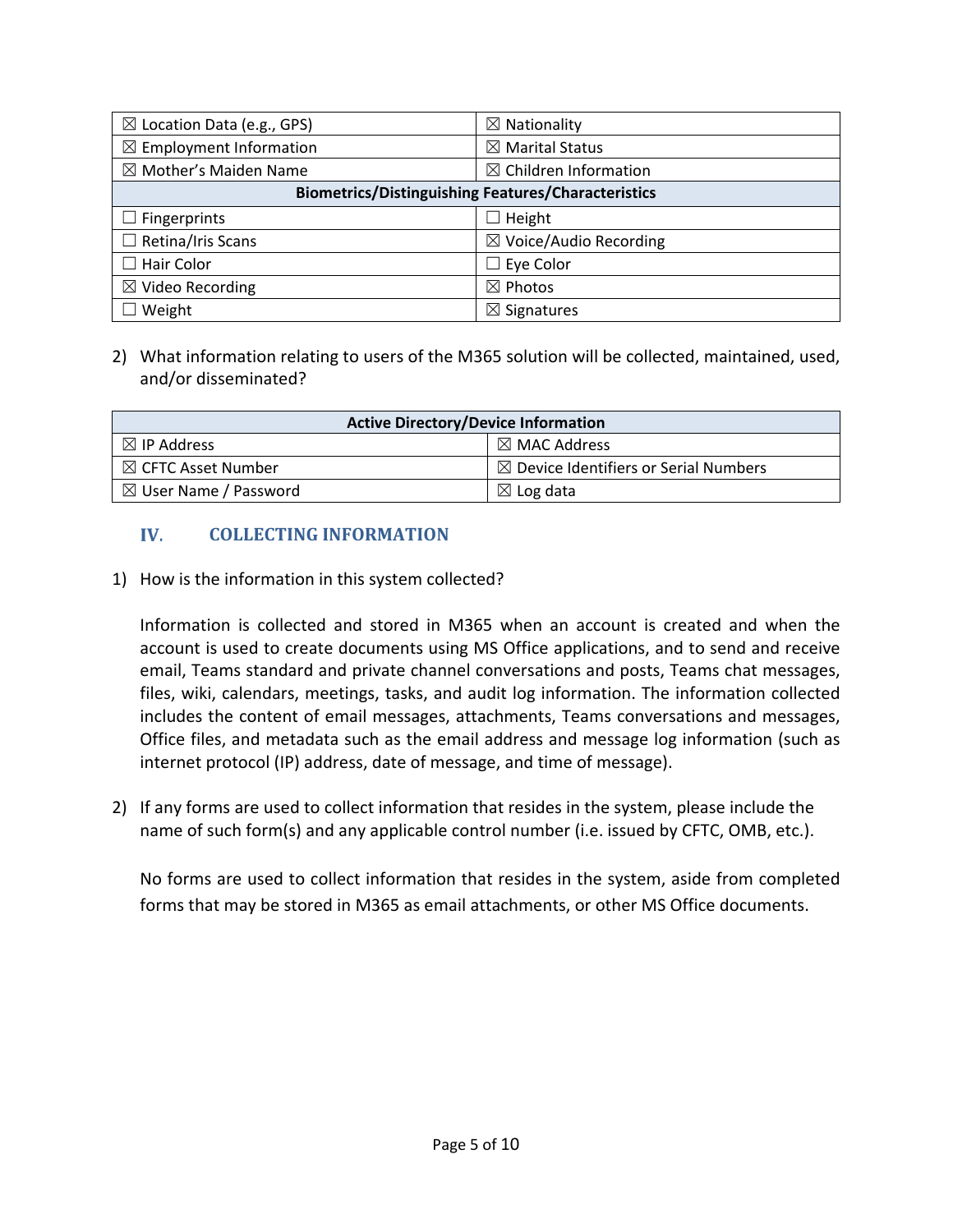# V. **INFORMATION USE**

1) Will information in the system be retrieved using one or more of the data elements listed in Section III?

CFTC end-users can use the search feature in Outlook and Teams to retrieve information by CFTC end-user name and can retrieve other information (such as information contained in email messages and instant messenger/IMs) by name or other identifiers using a full-text search capability. System administrators can retrieve CFTC end-user account information and audit log information by end-user name or other end-user identifiers.

2) If the information in the system is retrieved using one or more of the identifiers, what CFTC System of Records Notice (SORN) covers the information?

Depending on the content and how it is retrieved, information maintained in M365 may be covered by a number of CFTC SORNs. Links to all published CFTC SORNs are available at: <https://www.cftc.gov/Privacy/SORN/index.htm>

# VI. **ACCESS AND SHARING**

1) With which internal CFTC Offices or Divisions is the information shared? For each Office or Division, what information is shared and for what purpose?

M365 is intended to be an agency-wide tool to facilitate the collaboration and sharing of information. Therefore, emails and IMs may be sent between the different CFTC Offices and Divisions to perform their mission activities. Access to M365 is restricted to authorized CFTC end users who must adhere to the CFTC Rules of Behavior, the Privacy Act of 1974, and other laws, regulations, CFTC policies, and guidelines pertaining to the appropriate use and disclosure of PII.

2) Approximately how many users have access to the system?

Approximately 1,100 users will have access to the system.

3) How is the information shared internally?

Information in M365 is shared internally using email or Teams IMs and video conference functionality. Sharing of log data is described in the CFTC's Splunk PIA, available at: <https://www.cftc.gov/Privacy/cftcpia/index.htm>

4) With which external organization(s) is the information shared?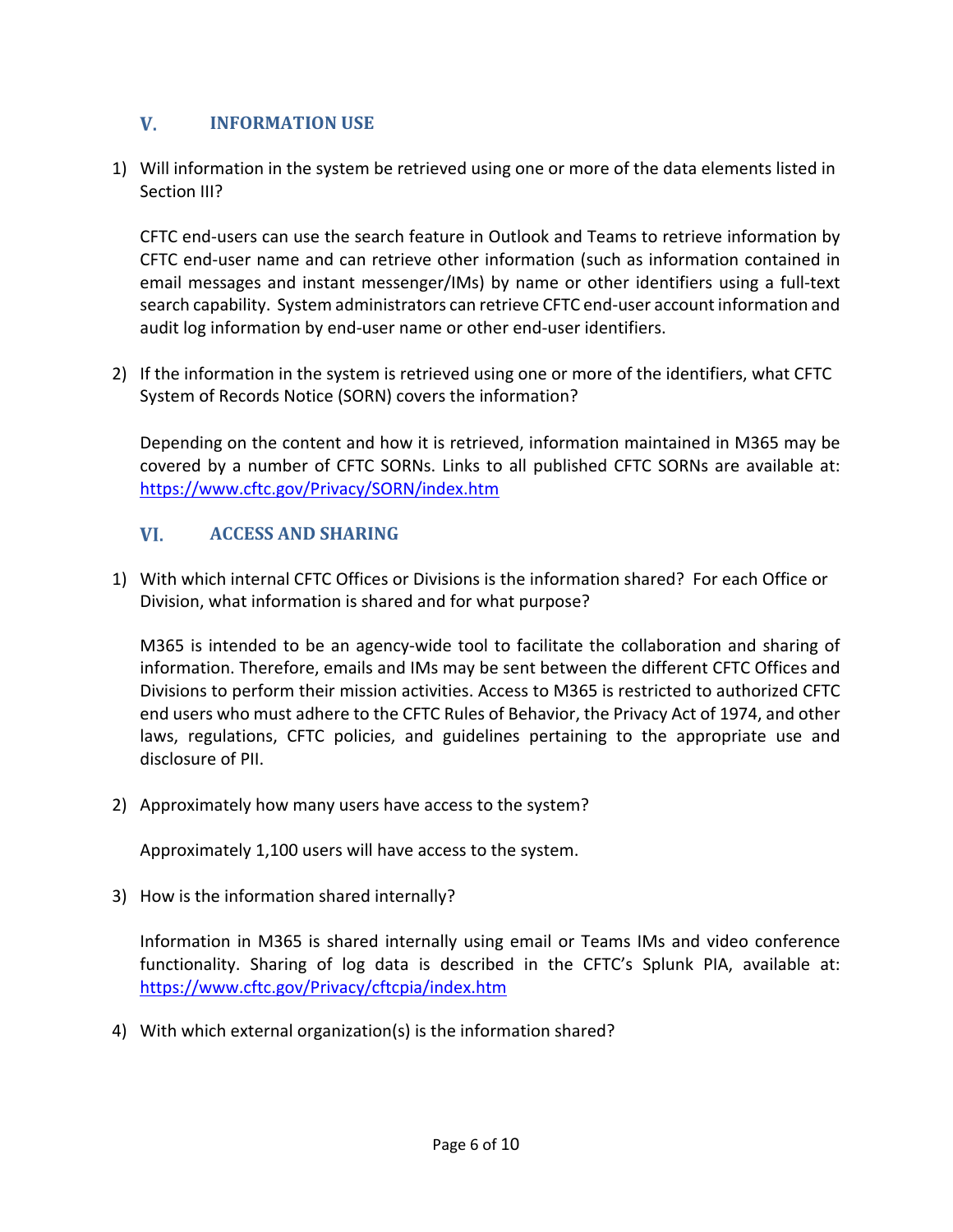CFTC staff in the proper course of their duties may share information by email, or by video conference with other Federal agencies, public and private entities, as well as individual members of the public.

5) How is the information shared externally?

Information is shared externally by any necessary or convenient media.

#### VII. **TRANSPARENCY**

1) How are individuals notified as to how their information will be collected, used, and/or shared within this system?

To provide transparency and allow CFTC users to understand how their communications and other information will be handled, a warning banner is displayed on the login screen that CFTC end-users see when they log in to their workstations. This banner informs users that any information they transmit through the CFTC network device may be monitored, intercepted, searched, and/or seized by the Commission.

To the extent that M365 collects and maintains information protected by the Privacy Act pertaining to non-CFTC staff, notice that the Commission is capturing the information is further provided by (i) this PIA, (ii) the Commission's website privacy policy, which specifies the collection and use of personal information users voluntarily provide to the Commission, and (iii) the Commission's SORNs. To the extent information is collected through other systems, please see the aforementioned list of CFTC's PIAs.

2) Is a SORN required? If so, explain how the use of the information in this system is limited to the use specified in the SORN?

Depending on the content and how it is retrieved, information maintained in M365 may be covered by a number of CFTC SORNs. All CFTC SORNs are accessible at the aforementioned link.

# VIII. **INDIVIDUAL PARTICIPATION**

1) Is the information collected directly from the individual?

Certain information in M365 may be collected directly from the public through

email.

2) Is the collection mandatory or voluntary? If voluntary, what opportunities do the individuals have to decline to provide information?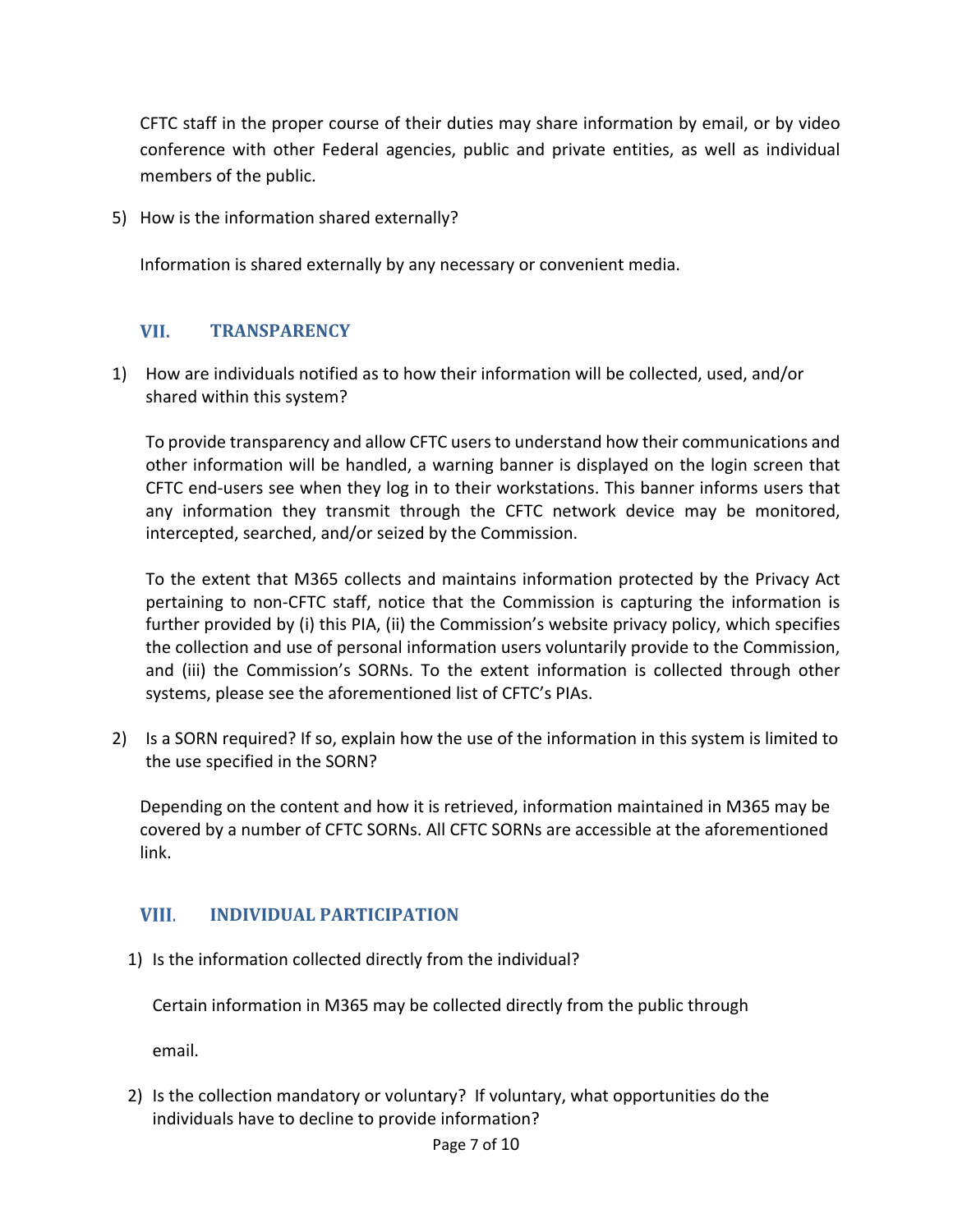Collections that occur through email are voluntary. If an individual does not want to provide the information requested in the email they can decline to respond to the email.

3) Do individuals have an opportunity to consent to a particular use of the information? If so, how do they provide consent for a particular use?

The opportunity to consent depends on how the information is collected. The CFTC generally does not use M365 as a main tool to collect information, including PII, directly from the public. However, CFTC staff and contractors use M365 for business operations in furtherance of the CFTC's mission. To the extent information maintained in M365 applications incidentally includes PII, individuals will not have an opportunity to consent. To the extent that consent is required for the underlying collection, however, the CFTC will obtain any consent necessary. If the information is collected through email, the individual has an opportunity to consent to a particular use in the email response.

Information in M365 pertaining to CFTC staff is collected to authenticate end-users and manage administrative business functions including personnel security, human resources, emergency notifications, etc. All CFTC staff are required to have a M365 account. Staff do not have an opportunity to consent to the use of the log information for the user accounts.

# IX.  **DATA MINIMIZATION**

1) What steps were taken to minimize the collection of PII in the system?

To ensure the amount of PII collected is minimized, all CFTC staff must take security and privacy training before being granted access to CFTC systems and data. All staff must also agree to the IT Rules of Behavior. The setting for recording meetings using Teams has not been disabled.

# $\mathbf{X}$ . **DATA QUALITY AND INTEGRITY**

1) How is data quality ensured throughout the information lifecycle and business processes associated with the use of the information?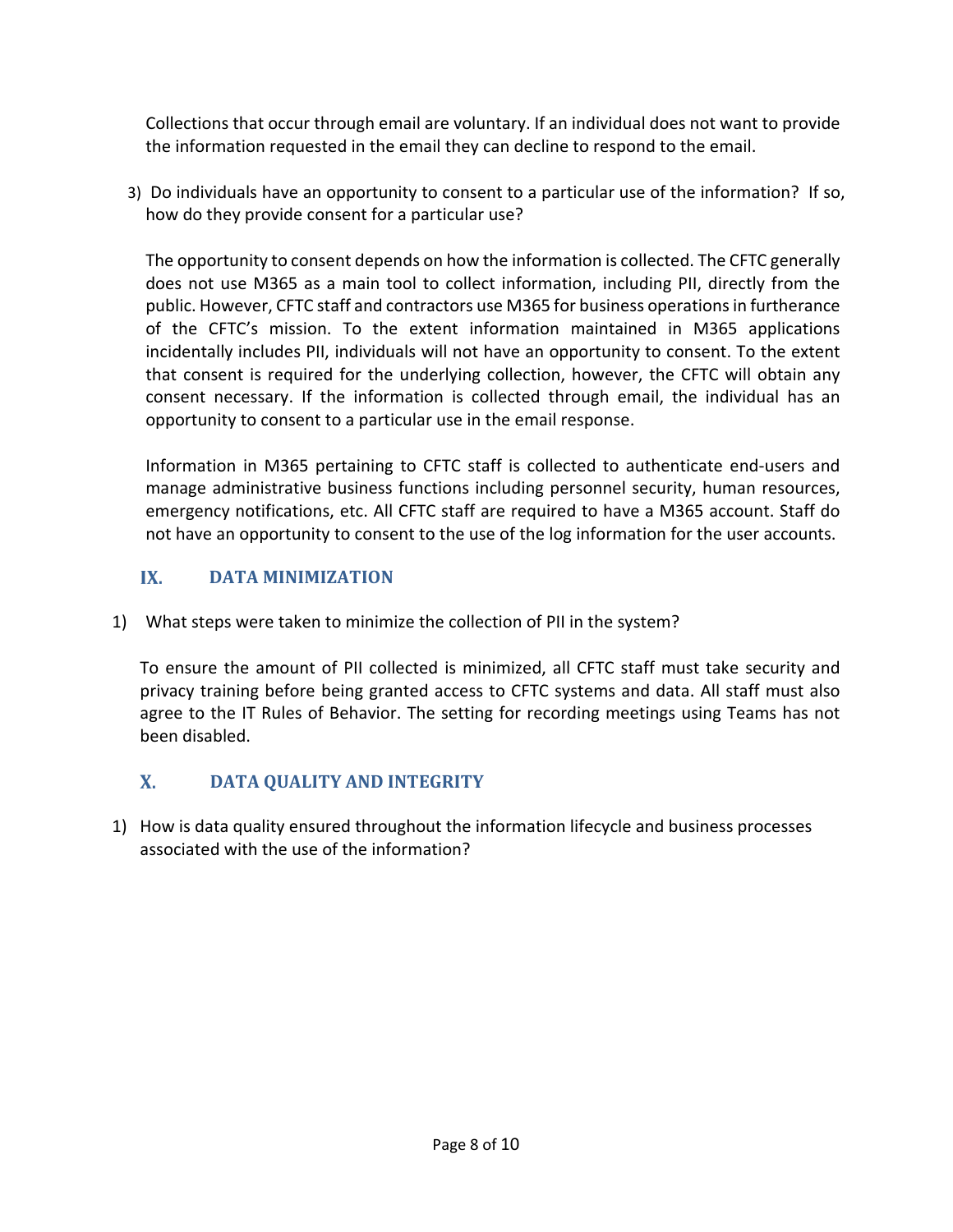$\Box$  Cross referencing data entries with other systems

 $\Box$  Third party data verification

 $\boxtimes$  Data taken directly from individuals

 $\Box$  Character limits on text submissions

 $\Box$  Numerical restrictions in text boxes

 $\boxtimes$  Other: Due to the nature of the system and the anticipated broad use of email and Teams across the agency, it is the responsibility of each user to ensure the quality and integrity of the data.

# XI. **RETENTION**

1) What are the retention periods for the information?

Information in M365 is maintained and/or destroyed in accordance with applicable CFTC records disposition schedules and General Records Schedules (GRS) that are approved by the National Archives and Records Administration (NARA). CFTC staff are informed of their recordkeeping responsibilities through training and meetings. Any information that is scheduled for disposal is destroyed in accordance with applicable records schedules, OMB, NARA, and NIST requirements.

# XII. **SECURITY**

- 1) What types of administrative safeguards protect the information?
	- $\boxtimes$  Contingency Plan
	- $\boxtimes$  User manuals for the system
	- $\boxtimes$  Rules of Behavior
	- $\boxtimes$  Non-Disclosure or other contractual agreement
	- ☐ Other: